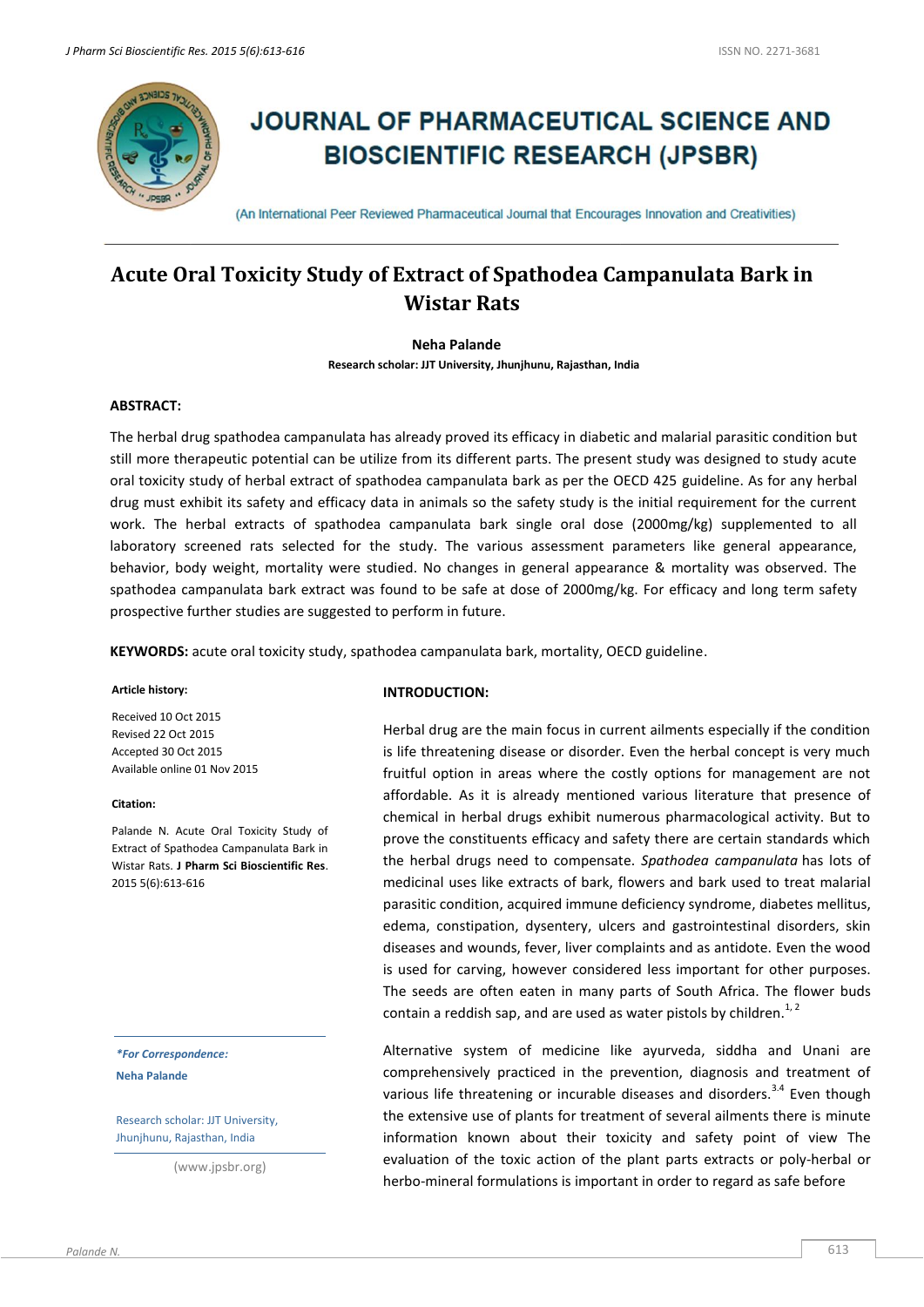used as management options.<sup>5,8</sup> A prime stage in ensuring the safety of drugs is to conduct toxicity tests in suitable animal models and as per organization for economic co-operation and development (OECD) guidelines. $6,8$  The acute oral toxicity test aims at establishing the therapeutic index, for example defined as the ratio LD50: ED50.  $^{7,8}$ 

#### **METHODOLOGY:**

The species for the proposed study that spathodea campanulata bark were collected from tribal forest area of valsad district in the month of february 2014 and it was authentified by Dr.Sachin Narkhede, head of department, department of Pharmacognosy, Smt. BNB. Swaminarayan Pharmacy College, Salvav.

#### **Processing of plant samples:**

The spathodea campanulata bark were properly washed in tap water & then rinsed with distilled water. The spathodea campanulata barks are kept for drying in an oven at a temperature of 34-40°C for three days. The dried bark extract of plant are pulverized, by using a sterile electric blender, to obtain a powered form of root. The powdered form of these plants is stored in airtight glass containers, protected from hours of daylight until required for analysis.

#### **Preparation of extracts of** *spathodea campanulata bark:*

The residue was successively extracted with petroleum ether, ethanol, and aqueous using hot percolation method (three days). The extract obtained was filtered, concentrated and dried in a hot air oven.<sup>9-10</sup> The extractive value was calculated for each extracts.

#### **Acute oral toxicity study:**

Healthy young adult wistar rats, weighing 150-180 g at the start of the experiment, were procured from animal house of the institute. The current study was approved by the Institutional Animal Ethics Committee of SMTBNBSPC. The experiment and all the practiced were followed as per the guideline mention in organization for economic co-operation and development (OECD). Female rats were selected because they are usually slightly more sensitive.<sup>11</sup> The experimental animals were randomly selected & kept in their cages for five days prior to dosing to allow for acclimatization to the laboratory conditions. The animals were housed individually in clean white cages. The room temperature and humidity were

maintained at  $25^{\circ}$ C ( $\pm$  30°C) and 45-55% respectively with a light-dark cycle of 12 hour. Sanitary husk bedding was provided to the animals. The animals were fed with available standard pellet chow and unlimited supply of filtered drinking water. Animals were observed continuously during the first 30 minutes after dosing and observed periodically for the next twenty four hours and then daily thereafter, for fourteen days. All observations were thoroughly recorded with separate records being maintained for each experimental animal. Observations included changes in skin, eyes, mucous membranes and behavioral pattern. Attention was given for observations of tremors, salivation, convulsions, lethargy, diarrhea, sleep and mortality. Changes in assessment parameters were compared with that of control animals. Body weight**s** of animals were recorded before the administration of drug on 1st day of the study and thereafter on the 7th and 14th day of the experiment. Changes in the weight of individual animals were calculated and also compared with that of the control.

#### **Statistical Analysis:**

Generally the changes in body weights were expressed as mean ± Standard Deviation and their statistical significance was calculated using t-test. LD50 value was determined by using Acute Oral Toxicity (OECD Guideline 425).

#### **RESULTS AND DISCUSSION:**

The behavioral patterns of animals were observed first 4 hour, followed by 14 day after the administration. No major changes were observed in observational parameters used for assessment of toxicity. Skin, eyes, behavioral pattern and sleep pattern parameters of the treated animals were found to be normal. No somatic changes were observed in any animal. No mortality was observed in any animal. All treated animals lived up to 14 days after the administration of Poly-herbal formulation.

## **Table 1: % yield of extracts of** *spathodea campanulata* **bark**

| Sr no        | Type of extract | % yield |
|--------------|-----------------|---------|
|              | Ethanol         | 9.56    |
| $\mathbf{c}$ | Aqueous         | 17.7    |
| 3            | Pet.ether       | 3.3     |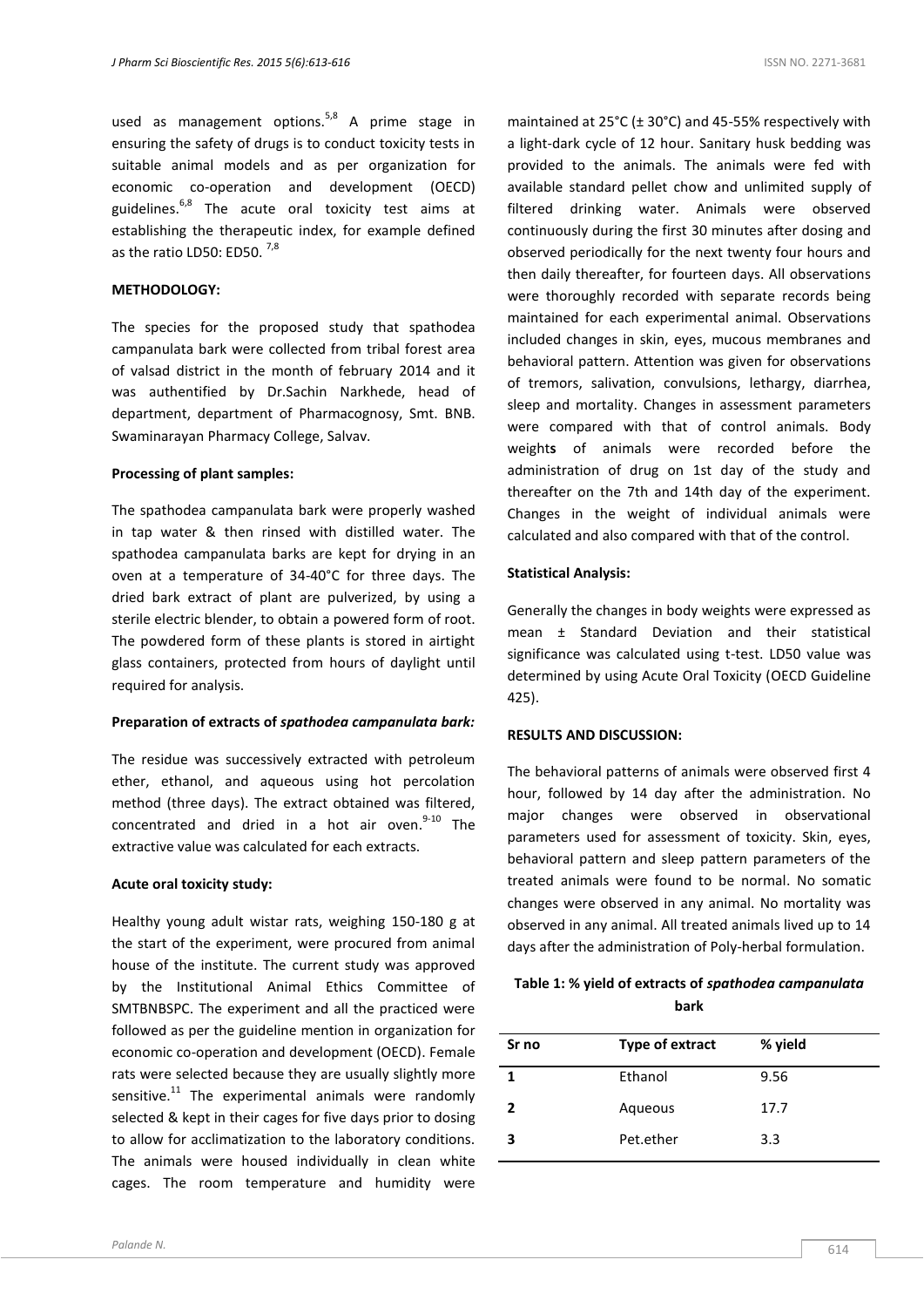#### **Body Weight Statistical Analysis**

There were no significant changes in body weight. However, all animals exhibited a normal increment in body weight without drastic difference between both control and treated groups. The results were mention in table below.

## **Table 2: Result of changes in body weight of study animals at end of study**

| Grou        | <b>Treatm</b> | Body weight in gm  |                 | т    | <b>Observat</b> |
|-------------|---------------|--------------------|-----------------|------|-----------------|
| р           | ent           |                    |                 | valu | ion             |
|             |               |                    |                 | e    |                 |
|             |               | Bf<br>$(m+$<br>SD) | $Af(m+SD)$      |      |                 |
| Contr       | Gum           | $156.35 \pm 2.$    | 164±3.77        | 3.54 | <b>No</b>       |
| ol          | acacia        | 15                 |                 |      | significan<br>t |
| <b>Test</b> | 2,000         | 176.00             | 178.63          | 3.20 | <b>No</b>       |
|             | mg/kg         | ± 2.55             | ± 4.26          | 3    | significan      |
|             | of pet.       |                    |                 |      | t               |
|             | Ether         |                    |                 |      |                 |
|             | extract       |                    |                 |      |                 |
|             | of root       |                    |                 |      |                 |
|             | 2,000         | 172.34±2.          | 175±2.35        | 3.70 | <b>No</b>       |
|             | mg/kg         | 26                 |                 | 4    | significan      |
|             | of            |                    |                 |      | t               |
|             | Aqueou        |                    |                 |      |                 |
|             | S             |                    |                 |      |                 |
|             | extract       |                    |                 |      |                 |
|             | of root       |                    |                 |      |                 |
|             | 2,000         | $164.22 \pm 3.$    | $167.33 \pm 1.$ | 3.16 | <b>No</b>       |
|             | mg/kg         | 14                 | 43              |      | significan      |
|             | of            |                    |                 |      | t               |
|             | ethanol       |                    |                 |      |                 |
|             | extract       |                    |                 |      |                 |
|             | of root       |                    |                 |      |                 |

(Bf=before, Af=after, m= mean, SD= standard deviation)

#### **CONCLUSION:**

The current results demonstrate that different bark extracts of *spathodea campanulata* does not cause any toxicity in animal selected for study. No death or signs of toxicity were observed in rats treated by extracts at dose 2000 mg/kg thus proving its safety in use. Hence, *spathodea campanulata* can be used as a safe herbal option for multiple therapeutic options no doubt its efficacy and therapeutic potential need to be established in future studies. The current study recommended future

sub acute and chronic toxicity study to prove the bark extract of herbal drug safe in long term use.

#### **ACKNOWLEDGEMENT:**

The authors would like to sincerely appreciate the principal Dr.Anil Jadhav sir and other faculty members to direct and indirectly support in current study.

### **REFERENCE:**

- 1. Bidgood S, Infraspecific variation in Spathodea campanulata (Bignoniaceae). In: Seyani, JH & Chikuni AC. Proceedings of the  $13<sup>th</sup>$  Plenary Meeting of AETFAT, Zomba, Malawi; 1994; 1; 327–332.
- 2. Niyonzima G, Pieters L, Balde AM, Claeys M, Laekeman GM and Vlietinck AJ, Isolation of 6-O-Caffeotylcatalpol and some other compounds from Spathodea campanulata. Planta Medica; 1991; 57, Suppl Issue 2: A85–86.
- 3. Humber JM. The role of complementary and alternative medicine: Accommodating pluralism. J Am Med Association; 2002; 288: 1655-56.
- 4. Dorai AA. Wound care with traditional, complementary and alternative medicine. Indian Journal of Plastic Surgery; 2012; 45(2): 418-24.
- 5. Nordeng H, Diallo D, Al-Zayadi W, Ballo N, Berit Smestad Paulsen. Traditional medicine practitioners' knowledge & views on treatment of pregnant women in three regions of Mali. Journal of Ethno-biology, Ethno-medicine; 2013; 9: 67.
- 6. Sari LM, Suyatna Fd, Utami S, Chairul C, Subita GP, Whulandhary YS, Auerkauri EI. Acute oral toxicity study of *areca catechu* linn. Aqueous extract in sprague-dawley rats. Asian Journal of Pharmaceutical Clinical Research; 2014; 7(5): 20- 2.
- 7. Ghosh MN. Fundamentals of Experimental Pharmacology, 3<sup>rd</sup> Edition. S.K. Ghosh & others publications; 2005; 190-7.
- 8. Gatne MM, Adarsh and Ravikanth. Acute oral toxicity study of poly-herbal formulation AV/KPC/10, IJBAR; 2015; 6 (03): 281-283
- 9. Vinod D Rangari. Pharmacognosy and phytochemistry: Part 1. 1st ed. Pune: Published by Career Publication; 2002; 129-139.